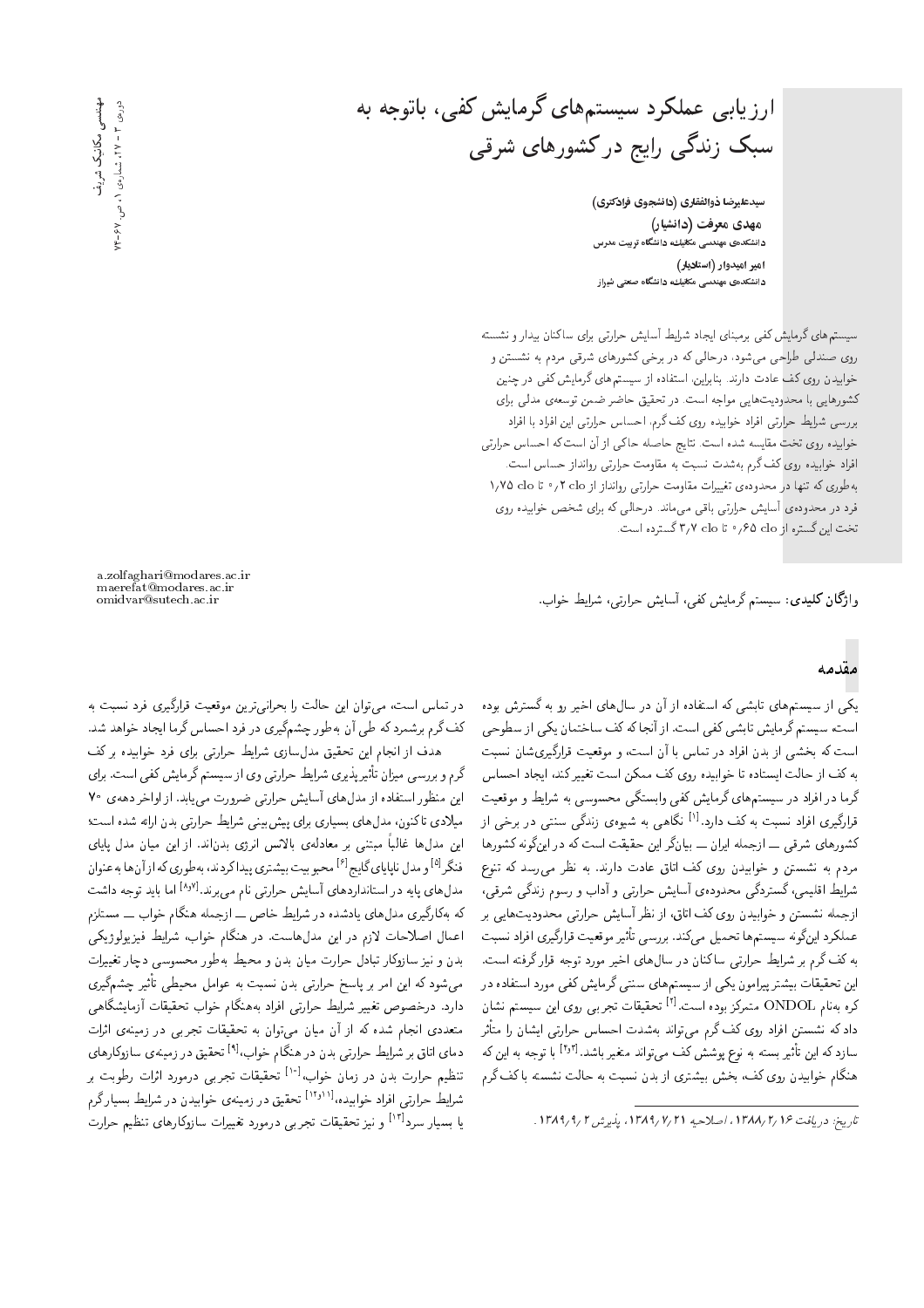بدن در آغاز خواب<sup>[۱۴]</sup> اشاره کرد. این در حال<sub>ی</sub> است که در تحقیقات انجامشده، به مدلسازیِ تحلیلیِ شرایطِ حرارتیِ بدن در هنگام خواب چندان توجهی نشده<br>است توسط ایران در مطالب مرگ است. تحقیقات انجام شده توسط لین و دِنگ یکی از مهم ترین فعالیت ها درخصوص<br>ماه سالمیت است استفاده است مدل سازی تحلیلبی شرایط حرارتی بدن به هنگام خواب محسوب میشود.<sup>[۱۵]</sup> ایشان<br>ا با بررسی شرایط حرارتی افراد در زمان خواب، مدلی برای ارزیابی احساس حرارتی در این شرایط توسعه دادند. البته در این مدل میان بدن و محیط یک مقاومت حرارتی کلی  $(R_t)$ ) در نظر گرفته شد، بهطوری که بدن با محیطی با دمای کارکرد و تحت مقاومت حرارتبی  $R_t$  حرارت خود را مبادله میکند. مقدار مقاومت  $(t_o)$ حرارتی کلی بهازای دو نوع لباس، دو نوع تشک و ۴ نوع روانداز مختلف، در تحقیق دیگری توسط نامبردگان اندازهگیری وگزارش شده است.<sup>[۱۶]</sup> اما باید به این نکته توجه<br>باید میکرد برگان مدارست میکند گ داشت که هنگام خوابیدن روی کف گرم، تبادل حرارت بخشی از بدن که در تماس با رختخواب است وابسته به مقاومت حرارتی رختخواب و دمای کف گرم است و سایر بخشهای بدن حرارت خود را به محیطی با دمای کارکرد منتقل خواهد کرد. لذا برای مدل سازی شرایط حرارتی بدن هنگام خواب روی کف گرم، لازم است در مدل لین و دنگ<sup>[۱۵]</sup> اصلاحاتی اعمال شود. در تحقیق حاضر سعی شده است که xm uO@ R= |WN@ Q@ =Q |DQ=QL C}=Oy Q}F -=D xm |Qw]x@ 'pOt u}= KqY= R= TB در تماس با كف گرم است لحاظ كند، جملات مربوط به جابهجايي و تابش توسط بخشهایی از بدن که در تماس با کف گرم نیست نیز اصلاح شود. سپس شرایط حرارتی در هنگام خوابیدن روی کف گرم، طبق أداب و رسوم زندگی شرقی بررسی و تشريح شده است.

### مدلسازی پاسخ حرارتی بدن و معادلات حاکم

در مدل فنكر، معادلهى بالأنس انرژى براى بدن در شرايط پايا نوشته مىشود و اختلاف<br>ساید باید سازاد: میان تولید و اتلاف حرارت از بدن، بهعنوان عامل تعیینکنندهی شرایط حرارتی بدن تعریف میشود (رابطهی ۱):<sup>[۱٬</sup>۰<sup>۵]</sup>.

$$
L = (M - W) - (Q_K + Q_e + Q_r + Q_e + Q_{res})
$$
 (1)

نرم متابولیک،  $W$ کار انجام شده توسط شخص،  $Q_K$ ، و $Q_\sigma, Q_e$  بهترتیب  $M$ اتلاف حرارت توسط سازوکارهای هدایت، جابهجایی، تابش و تبخیر و  $Q_{res}$  اتلاف حرارت از طریق تنفس (همگی برحسب 'W/m) است. براین اساس، فنگر رابطهي تجربی ۲ را برای ارزیابی احساس حرارتی فرد پیشنهاد میکند:<sup>[۵]</sup><br>.

$$
PMV = [\circ, \mathbf{r} \circ \mathbf{r} \exp(-\circ, \circ \mathbf{r} \circ M) + \circ, \circ \mathbf{r} \wedge]L
$$
 (1)

شاخص PMV ` بیانگر احساس حرارتی افراد است و مقدار آن بین ۳- تا۳ متغیر<br>ا است و هر عدد صحیح بین این دو مقدار معادل یک احساس معین حرارتی است؛ به طوري كه ٣ معادل خيلي گرم، ٢ معادل گرم، ١ معادل كمي گرم، ٠ معادل خنثي، ١-OQ=Ov=DU=u}vJty [7] "CU= OQU|r}N pO=at 3 w 'OQU pO=at 2 'OQU|tm pO=at «ISOYY۳ معرف محدودهي ۰٫۵ ≤ PMV ك ۰٫۵ به عنوان محدودهي مجاز برای شرایط آسایش حرارتی است.<sup>[۸]</sup> در این شرایط میانگینِ میزان نارضایتی حرارتی<br>ازامید در این مطالعه دانشناه دولت است. افراد نسبت به محیط، از ۱۰٪ فراتر نخواهد رفت.<sup>[۸]</sup><br>مگاسمه استفاده استفاده استفاده

هنگام خواب، شرایط فیزیولوژیکی بدن ــ اعم از نرخ متابولیک، و میزان تعرق ـــ تغییر میکند و سازوکارهای فیزیکی تبادل حرارت میان بدن و محیط نیز دستخوش تغییرات چشمگیر میشود. براین اساس، برای مدلسازی شرایط حرارتی بدن به هنگام

حواب؛ باید تعییرات مدتور در مدل قمدر اعمال سود. اما باید به این مدمه توجه داست<br>مستقل از کار ایران استقلال استقلال استقلال استقلال استقلال استقلال استقلال که در مدل فنگر، اتلاف حرارت ناشی از تعرق تنها به نرخ متابولیک و نیز نرخ کار انجام شده توسط ورد مرتبط است؛ این مدلسازی کاملا برمبنای برازش اطلاعات<br>-تجربی در شرایط خاص صورت گرفته و مبنای فیزیکی ندارد. این در حالی است که سازوکار تبخیر به پارلمترهای فیزیکمی ـــ مقاومت تبخیری کل میان بدن و محیط، و اختلاف فشار بخار جزئى هوا و فشار بخارِ اشباع در سطح پوست ـــــو نيز پارلمترهاى<br>فرسطه در کرد فیزیولوژیکی ـــ میزان رطوبتِ ناشی از تعرق در پوست ــــ وابسته است. بنابراین<br>اسلام در مطالعه استفاده اسلام استفاده استفاده استفاده است اصلاح نحوهى مدل سازى اتلافات ناشى از تبخير در مدل فنگر ضرورى است. لین و دنگ با اعمال این اصلاح و ایجاد تغییرات مربوط به شرایط خواب در مدل فنگر، رابطهى ٣ را براى پيش بينى احساس حرارتى افراد به هنگام خواب پيشنهاد کردهاند:<sup>[۱۵]</sup>

$$
PMV = \frac{\partial \rho}{\partial \lambda} \{ f \circ - \frac{\partial \rho}{\partial \lambda} (f \circ - \frac{\partial \rho}{\partial \lambda}) - \frac{\partial \rho}{\partial \lambda} \{ f (\Delta/\lambda V - p_a) \} - \frac{\partial \rho}{R_t} [ (f \circ \rho - t_o) + \frac{\partial \rho}{\partial \lambda} (f \circ \Delta V - p_a) ] \}
$$
 (7)

که در آن  $R_t$  مقاومت حرارتی کلی میان بدن و محیط  $(m^{10}C/W)$ ، م $t$  دمای کارکرد (C°)، at دمای هوا (C°)، و  $p_a$  فشار جزئی بخار هوا (kPa) است. اما<br>رابطهی فوق برای مدلسازی احساس حرارتی افراد در شرایط خوابیده روی کف رابطهی قوق برای مدل سازی احساس حراربی اقراد در سرایط حوابیده روی نف<br>حساب است سایت است درم، رابطهی چندان مناسبی نیست: زیرا در رابطهی ۱ بهدلیل فرض نزدیکبودن<br>درم، رابطهی چندان مناسبی دمای هوا و دمای متوسط تابش با دمای رختخواب، سازوکار هدایت حرارتی میان بدن و رختخواب مدل سازی نشده و تمام سطح بدن در حال تبادل حرارت تابشی و جابهجایی به محیطی با دمای کارکرد (to فرض شده است. این در حالی است که هنگام خوابیدن روی کف گرم، بخشی از بدن که در تماس با رختخواب است، براساس سازوکار هدایت با کف گرم به دما  $t_f$  حرارت مبادله میکند و باقی سطح بدن توسط سازوكارهاى تابش و جابهجايي حرارت بدن را دفع مىكند. براين اساس، برای مدل سازی شرایط حرارتی شخص خوابیده روی کف گرم، باید در رابطهی ۳ تغييراتي اعمال شود.

میزان مبادلهی حرارت بدن با کف گرم از طریق سازوکار هدایت به اختلاف دمای کف با پوست، مقاومت حرارتی میان بدن و کف، و نیز سطح تماس بدن وابسته است. بنابراین:

$$
Q_K = \frac{\lambda_f (t_{sk} - t_f)}{R_f} \tag{f}
$$

نسبت سطح تماس بدن باکف (یا تشک) به سطح کل بدن (برمبعد)،  $t_{sk}$  دمای  $\lambda_f$ پوست  ${}^{\circ}C$ )،  ${}^{\circ}t$  دمای کف  ${}^{\circ}C$ ) و  ${}^{\circ}R_f$  مقاومت حرارتی کل میان بدن و کف  $\left| \mathbb{C}^{n^{\mathsf{to}}}\mathbb{C}/W\right|$ است:

$$
\lambda_f = \frac{A_f}{A_D} \tag{0}
$$

w

$$
R_f = R_{cl} + R_m \tag{9}
$$

 $R_{cl}$  'm<sup>t</sup>) سطح تماس بدن با کف یا تشک (m<sup>t</sup>) سطح کل بدن (m<sup>t</sup>) سطح کل بدن (m<sup>t</sup>) سطح  $\dim^{16}C/W$ ) مقاومت حرارتی لباس ( $m^{16}C/W$ )، و  $R_m$  مقاومت حرارتی تشک است. همچنین سطح کل بدن از رابطه ی ۷ (رابطهی معروف Dubois) محاسبه مىشود:<sup>[۱۷]</sup>

$$
A_D = \circ \, \int \circ \, \mathbf{Y} \, \mathbf{w} \, \mathbf{w} \, \mathbf{w} \, \mathbf{w} \, \mathbf{w} \, \mathbf{w} \tag{V}
$$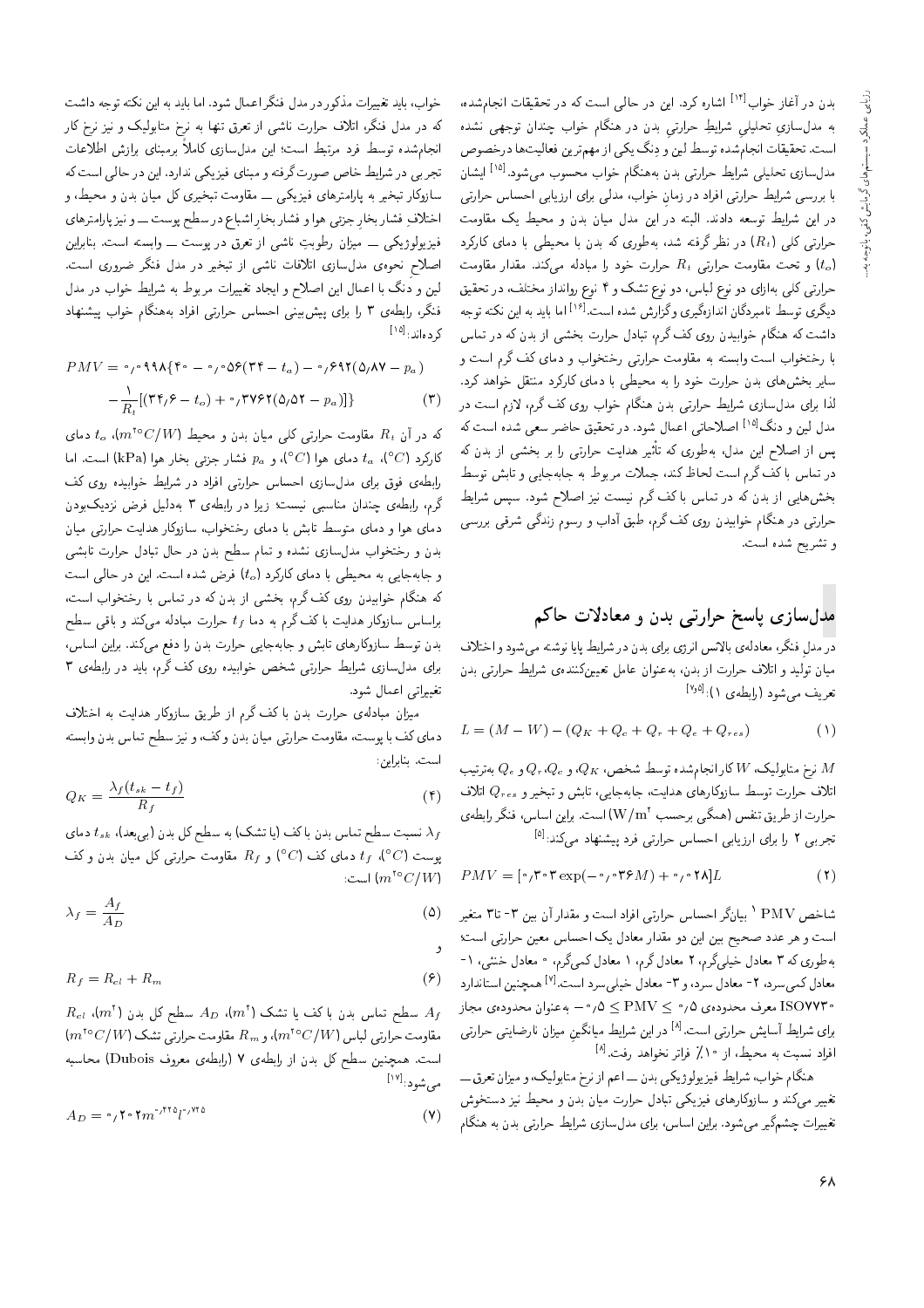که در آن  $m$  جرم شخص  $\rm(kg)$  و $l$  قد شخص (kg) كه در آن پسطح بدن که در تماس با تشک نیست از طریق سازوکارهای تابش و جابهجایی با محیط حرارت مبادله میکند. تبادل حرارت از طریق این سازوکارها چنین محاسبه می شود:

$$
Q_c = \left(1 - \lambda_f\right) f_{cl} h_c \left(t_{cl} - t_a\right) \tag{A}
$$

w

$$
Q_r = (\lambda - \lambda_f) f_{cl} h_r (t_{cl} - \bar{t}_r)
$$
\n(4)

که در آن  $f_{cl}$  ضریب تصحیح سطح لباس (بیبعد)،  $t_{cl}$  دمای سطح لباس ( $^{\circ}C$ )، دمای هوا  $\bar{t}_r$  (°C) دمای هوا  $\bar{t}_r$  دمای متوسط تابش  $c$  'C مای $t_a$ جابهجایی برای بدن  $(W/m^{\mathsf{v}_\mathbf{o}}C)$ ، و  $h_r$  ضریب خطیشدهی انتقال حرارت تابشی برای بدن (W/ $m^{\tau \circ}$ C) است. در متون مربوط به أسایش حرارتی چنین معمول است که تبادل حرارت جابهجایی و تابشی میان بدن و محیط را با هم ترکیب، و آنها را در قالب یک رابطه بیان میکنند:<sup>[۷]</sup><br>.

$$
Q_c + Q_r = (\lambda - \lambda_f) f_{cl} h(t_{cl} - t_o)
$$
 (1)

ضريب كلي انتقال حرارت (W/ $m^{\text{to}}$  ) و 10 دماي كاركرد (C°C) است و چنين  $h$ محاسبه می شوند:

$$
h = h_c + h_r \tag{11}
$$

w

$$
t_o = \frac{h_c t_a + h_r \bar{t}_r}{h_c + h_r} \tag{17}
$$

از سوی دیگر، می;وان مجموع تبادل حرارت تابشی و جابهجایی از سطح پوست را چنين نوشت:

$$
Q_c + Q_r = (\lambda - \lambda_f) \frac{t_{sk} - t_{cl}}{R_{cl}} \tag{17}
$$

با ترکیب روابط ۱۰ و ۱۳ می توان رابطهی مجموع تبادل حرارت تابشی و جابهجایی میان بدن و محیط را مستقل از دمای سطح لباس نوشت:

$$
Q_c + Q_r = \left(1 - \lambda_f\right) \frac{t_{sk} - t_o}{R_{c-r}}
$$
\n(1f)

 $\mu^{18}C/W$ مقاومت حرارتی کلی مربوط به سازوکارهای جابهجایی و تابشی  $R_{c-r}$ است. از أنجا كه بههنگام خواب افراد معمولاً از روانداز استفاده مىكنند، بخشى از سطح بدن با روانداز و لباس، و بخشى ديگر فقط توسط لباس پوشيده مى شود. براین اساس، مقاومت حرارتی کلی مربوط به سازوکارهای جابهجایی و تابش چنین تعريف سي شود:

$$
R_{c-r} = \frac{1 - \lambda_f}{\left(\frac{\lambda_b}{R_b + R_{cl} + \sqrt{(f_{cl}h)}} + \frac{1 - \lambda_b - \lambda_f}{R_{cl} + \sqrt{(f_{cl}h)}}\right)}
$$
(10)

 $R_b$  سبت سطح پوشیدهشده از بدن توسط روانداز به سطح کل بدن (بی بعد)، و  $\lambda_b$ مقاومت حرارتی روانداز ( $m^{\text{to}}C/W$ ) است.

بدن انسان علاوه بر تبادل حرارت محسوس با محيط از طريق سازوكارهاى هدایت، جابهجایی و تابش، بخشی از حرارت خود را بهصورت نهان و توسط سازوکار تبخير عرق به محيط دفع مىكند. اتلاف حرارت از طريق تعرق بهميزان رطوبت

پوست، و نیز اختلاف فشار بخار هوا با فشار بخار اشباع در سطح پوست بستگی دارد. بنابراین:

$$
Q_e = \frac{w(p_{sk,s} - p_a)}{R_{e,t}} \tag{18}
$$

 $p_{s k , s}$  'u میزان رطوبت پوست (نسبت سطح پوست خیسشده به سطح کل بدن)  $R_{e,t}$  فشار بخار اشباع در سطح پوست (kPa 'kPa فشار جزئى بخار هوا مقاومت تبخیری کل میان بدن و محیط (m<sup>۲</sup> kPa/W) است. با استفاده از رابطهی<br>' لويس<sup>٢</sup> داريم:

$$
i_m L_R = \frac{R_t}{R_{e,t}} \tag{1V}
$$

رابطهی ۱۶ را می توان چنین بازنویسی کرد:

$$
Q_e = \frac{i_m L_R w (p_{sk,s} - p_a)}{R_t} \tag{14}
$$

که در آن  $i_m$  بازده کلبی نفوذ بخار (بی $R_t$  ابعد ا $R_t$  مقاومت حرارتی کل میان بدن و محیط  $L_R$  (m $^{\rm t\, o}$   $C/W$ ) و ضریب لویس است که در محیطهای معمول در حدود ۱۶٫۵ K/kPa است.<sup>[۷]</sup> مقدار مقاومت حرارتی کل میان بدن و محیط از<br>اما می ۱۰ در ما رابطهى ١٩ محاسبه مى شود:

$$
R_t = \left(\frac{\lambda_f}{R_f + R_{cl}} + \frac{\lambda_b}{R_b + R_{cl} + \sqrt{(f_{cl}h)}} + \frac{\lambda_b - \lambda_f}{R_{cl} + \sqrt{(f_{cl}h)}}\right)^{-1}
$$
\n(14)

در واقع میزان رطوبت پوست به دو سازوکار مختلف وابسته است: ۱. سازوکار انتشار طبیعی أب از میان پوست؛ ۲. تعرق وابسته به سیستم تنظیم دمای بدن. رطوبت ناشی از انتشار طبیعی أب در پوست برابر ۰٫۰۶ است، در حالبی که میزان رطوبت پوست با وجود تعرق تنظیمی می تواند تا ۱ افزایش یابد. از سوی دیگر، بهدلیل پایین بودن نرخ متابولیک، سازوکار تعرق تنظیمی بههنگام خواب کمینه میشود. فنگر رابطهی ۲۰ را برای تخمین مقدار اتلاف حرارت ناشی از تعرق تنظیمی بهمنظور دست<u>ی</u>ابی به شرایط آسایش ارائه کرده است:<sup>[۷]</sup><br>.

$$
E_{rsw,req} = Max\{ \circ , \circ , \mathsf{fY}(M - W - \Delta \mathsf{A}, \mathsf{Y}) \}
$$
(Y $\circ$ )

با توجه به این که نرخ متابولیک در زمان خواب حدود ' W/m ' ۴۰ است، سازوکار<br>مرحمت استفاد تعرق تنظیمی حین خواب کمینهمی شود. بنابراین می توان رطوبت پوست را به هنگام خواب معادل ۰٫۰۶ در نظر گرفت.

علاوه بر تبادل حرارت بدن و محیط از طریق پوست (با سازوکارهای هدایت، جابهجایی، تابش و تبخیر)، بخشی از حرارت بدن از طریق تنفس به محیط دفع  $(Q_{res,L})$ میشود. اتلاف حرارت تنفسی شامل دو بخش محسوس ( $Q_{res,S})$ ) و نهان اسب :<br>-

$$
Q_{res} = Q_{res,S} + Q_{res,L} \tag{1}
$$

که در آن:

w

$$
Q_{res,S} = \circ_1 \circ \circ \mathcal{M}(\mathbf{r} + t_a) \tag{11}
$$

 $Q_{res,L} = \circ \rho \circ \text{VYM}(\Delta_t \text{AV} - p_a)$  (17)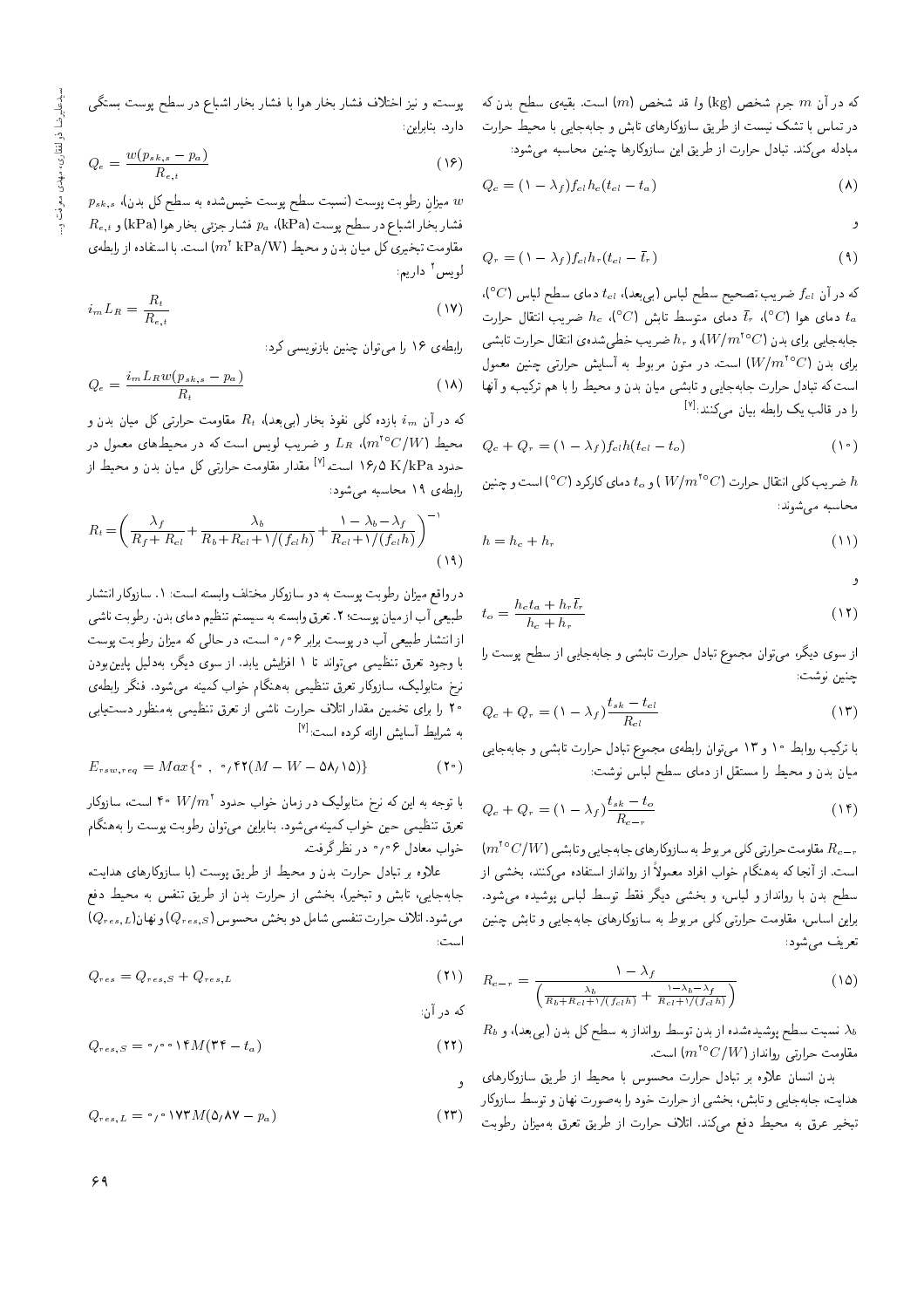براساس أنجه كه تاكنون گفته شد، مى توان رابطهى ١ را براى شرايط خوابيدن روى كف چنين بازنويسى كرد:

L = (M W) <sup>f</sup> (tsk t<sup>f</sup> ) R<sup>f</sup> + (1 <sup>f</sup> ) tsk t<sup>o</sup> Rcr + imLRw(psk;s pa) R<sup>t</sup> <sup>+</sup> 0 0014M(34 <sup>t</sup>a)+ 0 0173M(5 87 <sup>p</sup>a) (24)

برای استفاده از رابطهی ۲۴، لازم است دمای پوست معین باشد. فنگر رابطهی ۲۵ را برای تخمین متوسط دمای مناسب پوست برای دست یابی به شرایط آسایش ارائه کرده است:<sup>[۷]</sup>

$$
t_{sk,req} = \text{TO}/\text{V} - \circ \text{VVO}(M - W) \tag{10}
$$

بنابراین رابطهی ۲۴ به شکل رابطهی ۲۶ درمه آید:

$$
L = (M - W) - \left\{ \frac{\lambda_f (\Upsilon \Delta_f V - \frac{\partial f}{\partial V} V \Delta(M - W) - t_f)}{R_f} \right\}
$$
  
+ 
$$
(\Upsilon - \lambda_f) \frac{\Upsilon \Delta_f V - \frac{\partial f}{\partial V} V \Delta(M - W) - t_o}{R_{c-r}} + \frac{i_m L_R w (p_{sk,s} - p_a)}{R_t} + \frac{\partial f}{\partial V} V \Upsilon M(\Upsilon f - t_a) + \frac{\partial f}{\partial V} V \Upsilon M(\Delta_f V - p_a) \}
$$
(17)

و خواهيم داشت:

$$
PMV = [\circ, \mathbf{T} \circ \mathbf{T} \exp(-\circ, \circ \mathbf{T} \circ M) + \circ, \circ \mathbf{T} \wedge]
$$
  
\n
$$
\times \{ (M - W) - \frac{\lambda_f (\mathbf{T} \mathbf{Q} \cdot \mathbf{V} - \circ, \circ \mathbf{T} \mathbf{V} \mathbf{Q} (M - W) - t_f)}{R_f}
$$
  
\n
$$
-(1 - \lambda_f) \frac{\mathbf{T} \mathbf{Q} \cdot \mathbf{V} - \circ, \circ \mathbf{T} \mathbf{V} \mathbf{Q} (M - W) - t_o}{R_{c-r}}
$$
  
\n
$$
-\frac{i_m L_R w (p_{sk,s} - p_a)}{R_t} - \circ, \circ \circ \mathbf{V} M (\mathbf{T} \mathbf{F} - t_a)
$$
  
\n
$$
-\circ, \circ \mathbf{V} \mathbf{T} M (\mathbf{Q} \cdot \mathbf{A} \mathbf{V} - p_a) \}
$$
(17)

 $M =$  ۴۰ W/m<sup>3</sup> با جایگذاری پارامترهای مربوط به هنگام خواب از جمله  $W = \frac{M}{L}$ و مقدار ثابت K/kPa و 16/0 ^ (-0 0) و مقدار ثابت K/kPa و  $L_R = v \circ W = 0$  در رابطه ی  $w = w/m^2$ ٢٧ خواهيم داشت:

$$
PMV = \circ \rho \circ \mathbf{A} \mathbf{A} \{ \mathbf{f} \circ -\frac{\lambda_f (\mathbf{f} \mathbf{f}) \mathbf{f} - t_f)}{R_f} - \frac{(\mathbf{I} - \lambda_f)(\mathbf{f} \mathbf{f}) \mathbf{f} - t_o)}{R_{c-r}} - \frac{\circ \rho \mathbf{A} \mathbf{A} i_m (\mathbf{A}) \mathbf{A} \mathbf{f} - p_a)}{R_t} - \circ \rho \circ \mathbf{A} \mathbf{f} (\mathbf{f} \mathbf{f} - t_a) - \circ \rho \mathbf{A} \mathbf{f} (\mathbf{A}) \mathbf{A} \mathbf{V} - p_a) \}
$$
(1A)

با استفاده از رابطهی ۲۸ می توان احساس حرارتی افراد هنگام خوابیدن روی کف گرم را پیش بینی کرد.

### اعتبارسنجي مدل جديد

در مدل جدید با استفاده از روابط شناختهشدهی انتقال حرارت، مقاومت حرارت کلی میان بدن شخص خوابیده و محیط محاسبه میشود. بهمنظور ارزیابی صحت

عملکرد این روابط در پیش بینی مقادیر  $R_t$ ، مقادیر به دست آمده از این روابط<br>اینات مقادی ایران مقادیر استفاده این مقابلات با نتایج تجربی حاصل از تحقیقات لین و دنگ<sup>[۱۶]</sup> مقایسه شده است. آنان با<br>این آر اینان انجام آزمایشاتی روی یک مانکن در شرایط خوابیده، مقاومت حرارتی میان بدن<br>و محیط را برای سه حالت بدن لخت، لباس خواب تابستانی و لباس خواب ?=wN T=@r w |v=DU@=D ?=wN T=@r 'CNr uO@ Cr=L xU |=Q@ =Q \}Lt w زمستانی و به[زای چهار نوع روانداز محتک از محصه، روانداز نازک، روانداز متوسط<br>این استکار استکار استگاه کرد. و روانداز ضخیم) اندازهگیری کردند. همچنین این اندازهگیریها را برای کم ترین میزان پوشش (بدون روانداز) تا پوشش کامل بدن توسط هر نوع رواندازی انجام دادند.

در تحقیق حاضر، برای دو حالت مختلف نتایج مدلسازی رابطهی ۱۹ با نتایج تجربی لین و دنگ<sup>[۱۶]</sup> مقایسه شده است. در حالت اول، شرایط برای<br>میده میدارد را اما با میدارید از را در اما به ۱۸۷۸ شخص خوابيده با لباس خواب تابستاني (معادل 0Yclo) و با روانداز ملحفه ااز جنس ۱۰۰٪ پنبه یی با ضخامت ۳٫۰۳ و جرم ۲۳۰۸ kg/m<sup>۲</sup> ) و)<br>المقدار المقدار المقدار با استفاده استفاده استفاده استفاده المقدار در حالت دوم، شرايط براى شخص خوابيده با لباس خواب زمستانى (معادل ۹۶clo) و روانداز متوسط (از جنس ۱۰۰۰٪ یلی استر با ضخامت mm ۱۵٬۲۳ و جرم ۵۶۱۲ kg/m و را نظر گرفته می شود. همچنین با توجه به  $\mathcal{N}(m^{\mathfrak{r}})$ نتایج تجربی پیشین،<sup>[۱۶]</sup> هنگام خوابیدن حدود ۲۳٫۳ درصد از سطح بدن در<br>مارسان منتهای استفاده داران **سعود** تماس با رختخواب است و بنابراین ۲۳۳٫ =  $\lambda_f$ . بقیهی سطح بدن می تواند 1 توسط روانداز پوشانده شود و براین اساس: ۷۶۷  $\lambda_b \leq \lambda_b \leq \cdots$  در شکل مقاومت حرارتی کلی بین بدن و محیط بهازای درصد پوشش سطح بدن توسط رختخواب و روانداز در دو حالت مختلف با نتايج تجربي لين و دنگ مقايسه شده است. مشاهده میشود که نتایج حاصله حاکی از همخوانی مناسب این حالات اسب .<br>-

مورد دیگری که باید صحت عملکرد آن سنجیده شود، شاخص احساس حرارتی پیش بینی شده توسط مدل جدید (رابطهی ۲۸) است. برای این منظور، نتایج حاصل از مدل لین و دنگ<sup>[۱۵]</sup> در پیش بینی شاخص احساس حرارتی افراد (PMV) با<br>استفاد اسلومات میشود و اینام است استفاده از دادههای تجربی ایشان برای مقاومت حرارتی کلی میان بدن و محیط،<sup>[۱۶</sup>]<br>اینمایست باید موسیقی است. با نتايج مدل جديد مقايسه شده است. اين مقايسه براى شرايط محيطى يايه (دماى هوای  $C$ ° ۲۵، دمای متوسط تابش  $C$ ° ۲۵ و رطوبت نسببی °۵٪) و برای دو حالت مختلف براى پوشش و نوع روانداز افراد انجام گرفته است. شكل ۲ نتايج اين مقايسه را نشان مى دهد. مشاهده مى شود نتايج مدل جديد همخوانى مطلوبى با نتايج تحقيقات لين و دنگ<sup>[۱۶٬۱۵]</sup> دارد.



درصد پوشش سطح بدن توسط رختخواب و روانداز (٪)

شکل ۱. مقاومت حرارتی کلی بین بدن و محیط بهازای درصد پوشش سطح بدن توسط رختخواب و روانداز در دو شرایط تابستانه و زمستانه.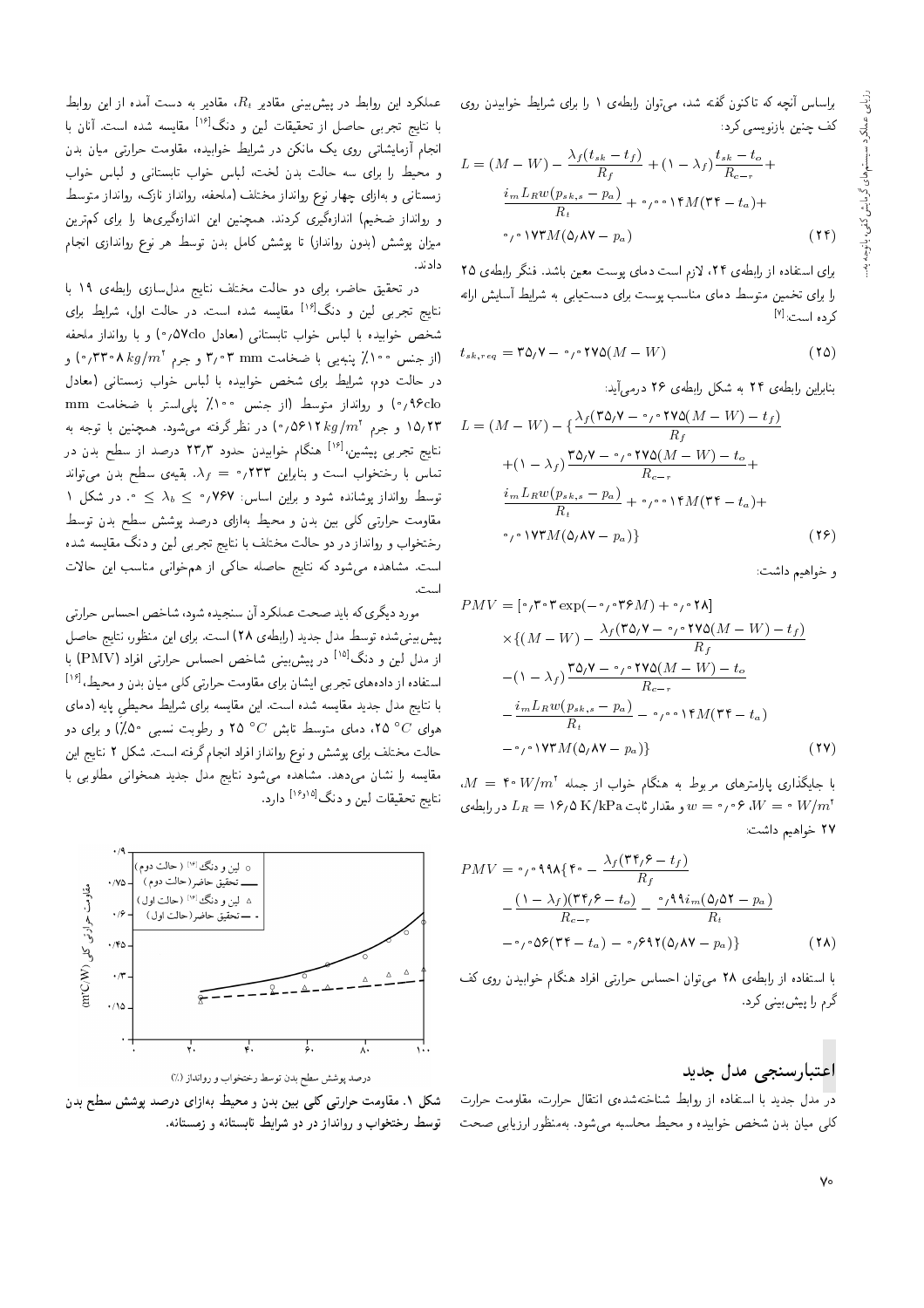

شکل ۲. شاخص احساس حرارتی افراد بهازای درصد پوشش سطح بدن توسط رختخواب و روانداز تحت شرایط تابستانه و زمستانه.

### روند انجام تحقيق

هدّف از انجام تحقیق حاضر، بررسی شرایط حرارتی افراد در اثر خوابیدن روی کف گرم و مقایسه ی آن با شرایط حرارتی هنگام خوابیدن روی تخت است. یادآور می شود مدل $باری شرایط حرارتی برای افراد خوابیده روی تخت مشابه خوابیدن روی کف  
است؛ با این تفاوت که در شرایط خوابیدن روی کف گرم، دمای زیرین تشک در$ است: با این هاوت نه در سرایط حوابیدن روی نف درم، دمای زیرین سنگ در<br>- اسماء کاه کسان است و مسئل سانگاه است و کرده و است لماس با لف لرم با دمایی مسحص است ولی سطح زیرین تسک بحث با هوای<br>مسلمان است استکشار است است محیط در تماس است و باید از شرط مرزی جابهجایی روی سطح زیرین تخت استفاده کرد.

برای بررسی اثر خوابیدن روی کف گرم و مقایسهی أن با شرایط حرارتی هنگام خوابیدن روی تخت، فضایی با سیستم گرمایش ازکف در نظرگرفته شده، و شرایط حرارتی محیط مسکونی بهنحوی طراحی شده که افراد در حالت نشسته روی صندلی |حساس حرارتی خنثی را تجربه کنند. بهبیان دیگر، معیار طراحی حرارتی فضای مسکونی برپایهی ایجاد شرایط حرارتی مطلوب برای آنان که روی صندلی نشستهاند استوار است. پس از طراحی حرارتی فضای مسکونی، شاخص احساس حرارتی هنگام خوابیدن روی کف توسط مدل جدید محاسبه میشود و با احساس حرارتی افراد خوابيده روى تخت مقايسه مى شود.

# نتايج

بهمنظور طراحی حرارتی فضای مسکونی، احساس حرارتی فردی که روی صندلی نشسته با میزان پوششی معادل ۹۶clo، « (مطابق با استاندارد <sup>Y</sup>l ASHRAE) برای<br>مسیحیه میزانگری میده و با یکی به میزانگری به استاندارد بوشش معمول خانگی) و نرخ متابولیک met ۱ به عنوان معیار طراحی در نظرگرفته میشود. همچنین رطوبت نسبی هوا ۵۰ درصد فرض شده است. براین اساس، یک سیستم گرمایش کفی با دمای کف $C$ ° ۲۹ و دمای هوای $C$ ° ۲۲٫۴ قادر است در فردی با شرایط یادشده، احساس حرارتی خنثی ایجاد کند. به عبارت دیگر، فضایی با شرایط فوق از نظر شرایط أسایش حرارتی برای افراد در حالت نشسته مناسب است. اما باید به خاطر داشت که در هنگام خواب، تغییرات محسوسی در شرایط فیزیولوژیکی بدن و نیز سازوکارهای انتقال حرارت میان بدن و محیط اتفاق میافتد. ازجملهی این تغییرات میتوان به کاهش نرخ متابولیک، کاهش اتلافات تنفسی و افزایش سهم سازوکار هدایت در تبادل حرارت میان بدن و محیط اشاره کرد.<sup>[۱۲۰۰</sup>٬۰<sup>۱۲</sup>۰ در رابطه ی ۲۸ سعی شده است تغییر شرایط فیزیکی و فیزیولوژیکی<br>.

برای فرد در حالت خوابیده لحاظ شود. براین اساس احساس حرارتی برای فرد خوابیده روی کف گرم و نیز تخت بهازای تغییر در مقاومت حرارتی روانداز محاسبه شده است.

شکل ۳ نتایج مقایسه ی شاخص احساس حرارتی برای فرد خوابیده روی کف گرم با فرد خوابیده روی تخت را بهازای تغییر در مقاومت حرارتی روانداز نشان میدهد. مشاهده میشودکه افراد خوابیده روی کف نسبت به تغییر مقاومت حرارتی روانداز حساسیت بیشتری دارند، بهطوری که در گسترهی تغییرات مقاومت حرارتی روانداز از Clo ٢ / ° تا ١/٧۵ دارد در محدودهى آسايش حرارتى باقى مىماند. این در حالی است که برای شخص خوابیده روی تخت این گستره از 6lo ۶/۰° تا op لا, ۳ گسترده است. بنابراین گسترهی تغییرات مقاومت حرارتی روانداز برای فرد خوابیده روی تخت حدود دو برابر فرد خوابیده روی کف گرم است.

در شکل ۴ نتایج مقایسهی شاخص احساس حرارتی برای فرد خوابیده روی کف گرم با فرد خوابیده روی تخت بهازای تغییر در مقاومت حرارتی کلی نشان داده شده است. مشاهده می شود که شاخص احساس حرارتی افراد خوابیده روی کف گرم با دمای  $C$ ° ۲۹، حدود ۴۲٫ واحد نسبت به شاخص احساس برای افراد خوابیده روی تخت در شرایط مشابه بیشتر است. همچنین شکل ۵ شاخص احساس حرارتی برای فرد خوابیده روی کف گرم بهازای تغییرات دمای کف و مقاومت حرارتی روانداز را نشان می دهد. مشاهده می شود که با کاهش هر $C$ ° ۱ در دمای کف گرم، شاخص احساس حرارتی افراد خوابیده بهمیزان حدود ۰٫۱ واحد کاهش می یابد. همچنین با کاهش دمای کف گرم در هنگام خواب، آزادی عمل افراد برای استفاده



شکل ۳. مقایسهی شاخص احساس حرارتی برای فرد خوابیده روی کف گرم و تخت بهازای تغییر در مقاومت حرارتی روانداز.



شکل ۴. مقایسهی شاخص احساس حرارتی برای فرد خوابیده روی کف گرم و تخت بهازای تغیی<sub>ر</sub> در مقاومت حرارتبی کلبی.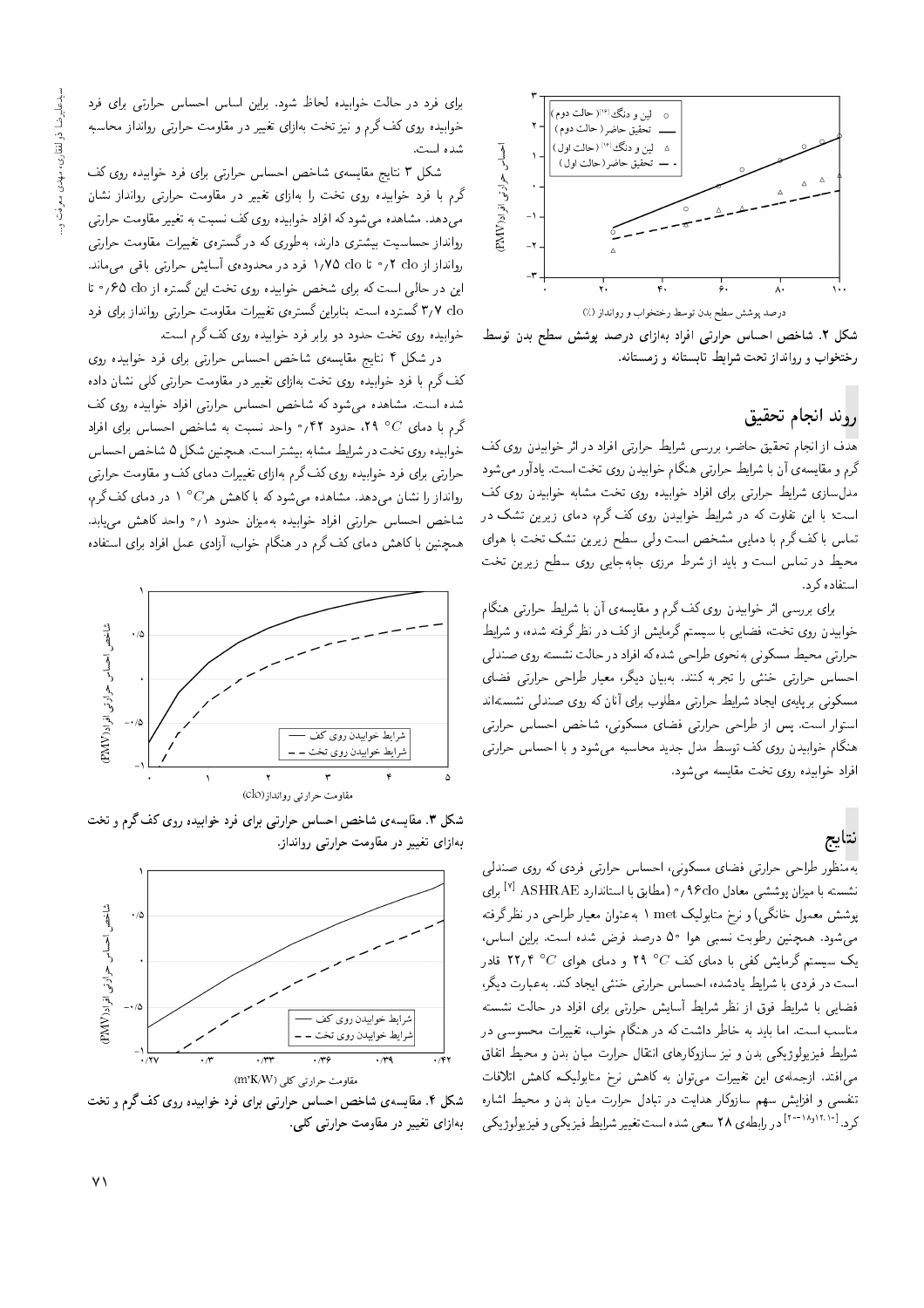

شکل ۵. شاخص احساس حرارتی برای فرد خوابیده روی کف گرم به زای تغییرات دمای کف و مقاومت حرارتی روانداز.

از رواندازهای مختلف افزایش مییابد. بهطوری که بهازای دمای  $C$ ° ۲۹ برای کف گرم، احساس حرارتی افراد فقط بهازای مقاومت حرارتی روانداز بین clo ۲٫۲ تا 0\v 0 در محدودهي مجاز قرار خواهد داشت. در حالبي كه با پايين آوردن دماي كف گرم تا $C$ ° ۲۶، اين محدوده از ۵clo  $\mathfrak{o}$  ، تا ۳ clo گسترش خواهد يافت. بهاين ترتیب کاهش دمای کف منجر به کاهش حساسیت احساس حرارتی افراد در هنگام خواب مى شود.

### راهكار ييشنهادي

نتایج حاصله بیانگر این است که چنانچه شرایط حرارتی فضای مسکونی برمبنای احساس حرارتی خنثی برای شخص نشسته روی صندلی طراحی شود، احساس حرارتی هنگام خوابیدن روی کف گرم بهشدت نسبت به میزان مقاومت حرارتی روانداز حساسیت نشان میدهد، و تغییر اندکی در مقاومت حرارتی روانداز میتواند احساس حرارتی افراد را از محدودهی مجاز خارج کند. از سوی دیگر، در مناطقی که از کف اتاق بهعنوان فضاى خواب استفاده مىشود، معمولاً از همين فضا براى نشستن نيز استفاده میشود و نشستن روی صندلی چندان مرسوم نیست. از این رو، پیشنهاد میشود که در مناطقی با آداب و رسوم شرقی، بهجای در نظرگرفتن احساس حرارتی شخص نشسته روى صندلى بهعنوان معيار طراحى حرارتى محيطهاى مسكونى، |حساس حرارتی شخص نشسته روی کف معیار طراحی قرار گیرد. با توجه به رابطهی لا و این که در هنگام نشستن روی کف، مقدار  $\lambda_b$  برابر صفر است، شاخص Xv احساس حرارتی برای شخص نشسته روی کف از رابطهی ۲۹ محاسبه می شود:

$$
PMV = [\circ_{f} \circ \tau \exp(-\circ_{f} \circ \tau \circ M) + \circ_{f} \circ \tau \wedge]
$$
  
\n
$$
\times (M - W) - \frac{\lambda_{f}(\tau \Delta_{f} \mathbf{V} - \circ_{f} \circ \tau \mathbf{V} \Delta(M - W) - t_{f})}{R_{f}}
$$
  
\n
$$
-(1 - \lambda_{f}) \frac{\tau \Delta_{f} \mathbf{V} - \circ_{f} \circ \tau \mathbf{V} \Delta(M - W) - t_{o}}{R_{cl} + 1/(f_{cl} h)}
$$
  
\n
$$
-i_{m} L_{R} w(p_{sk,s} - p_{a}) \left( \frac{\lambda_{f}}{R_{f} + R_{cl}} + \frac{1 - \lambda_{f}}{R_{cl} + 1/(f_{cl} h)} \right)
$$
  
\n
$$
- \circ_{f} \circ \tau \mathbf{V} M (\tau \tau - t_{a}) - \circ_{f} \circ \tau \mathbf{V} M (\Delta_{f} \mathbf{A} \mathbf{V} - p_{a})
$$
 (74)

 $M = \Delta \mathsf{A}_\ell \setminus \Delta \, W/m^\tau$  با جایگذاری پارلمترهای مربوط به هنگام نشستن ازجمله  $W/m^\tau$ و مقدار ثابت K/kPa و 16 / 0 / 0 ^، ۶ م و $w=v$  و مقدار ثابت K/kPa ف $L_R = V \rho \rho$  در رابطه ی  $W = v \, W/m^2$ 

۲۹ خواهیم داشت:

$$
PMV = \circ \rho \circ \text{DTO} \{ \Delta \Lambda / \Delta - \frac{\lambda_f (\Upsilon \Upsilon_f) - t_f)}{R_f} - \frac{(\Upsilon - \lambda_f) (\Upsilon \Upsilon_f) - t_o)}{R_{cl} + \Upsilon / (f_{cl} h)}
$$
  
-\circ \rho \Lambda \hat{\mathbf{u}}\_m (\Delta\_f \Upsilon \Delta - p\_a) \left( \frac{\lambda\_f}{R\_f + R\_{cl}} + \frac{\Upsilon - \lambda\_f}{R\_{cl} + \Upsilon / (f\_{cl} h)} \right)  
-\circ \rho \Lambda \Upsilon \Gamma (\Upsilon \Upsilon - t\_a) - \Upsilon \rho \circ \text{P} (\Delta\_f \Lambda \mathbf{V} - p\_a) \} ( \Upsilon \circ )

با توجه به این که سطح تبادل حرارت هدایت میان بدن و کف ناچیز است<sup>[۱۹]</sup> د (۲۹ قرمت جو این به دلیل تفاوت اندک میان دمای کف و پوست در محل تماس (۲۹ قرم و می اس أنها (بهويژه در شرايط يابا)، رابطهي ٣٥ را مبي توان چنين ساده كرد:

$$
PMV = \circ \rho \circ \rho \circ \rho \circ \rho \circ (\Delta \Lambda / \Delta - \frac{\circ \rho \circ \rho \circ (\gamma \circ \gamma) - t_o) + \circ \rho \circ \rho \circ \rho}{R_{cl} + \gamma / (f_{cl} h)}
$$

$$
- \circ \rho \circ \rho \circ \rho \circ (\gamma \circ \rho \circ \rho \circ (\Delta \Lambda \Lambda \Lambda) - \rho \circ \rho \circ (\Delta \Lambda \Lambda \Lambda) - \rho \circ (\Delta \Lambda \Lambda \Lambda) - \rho \circ (\Delta \Lambda \Lambda \Lambda) - \rho \circ (\Delta \Lambda \Lambda \Lambda) - \rho \circ (\Delta \Lambda \Lambda \Lambda) - \rho \circ (\Delta \Lambda \Lambda \Lambda) - \rho \circ (\Delta \Lambda \Lambda \Lambda) - \rho \circ (\Delta \Lambda \Lambda \Lambda) - \rho \circ (\Delta \Lambda \Lambda \Lambda) - \rho \circ (\Delta \Lambda \Lambda \Lambda) - \rho \circ (\Delta \Lambda \Lambda \Lambda) - \rho \circ (\Delta \Lambda \Lambda \Lambda) - \rho \circ (\Delta \Lambda \Lambda \Lambda) - \rho \circ (\Delta \Lambda \Lambda \Lambda) - \rho \circ (\Delta \Lambda \Lambda \Lambda) - \rho \circ (\Delta \Lambda \Lambda \Lambda) - \rho \circ (\Delta \Lambda \Lambda \Lambda) - \rho \circ (\Delta \Lambda \Lambda \Lambda) - \rho \circ (\Delta \Lambda \Lambda \Lambda) - \rho \circ (\Delta \Lambda \Lambda \Lambda) - \rho \circ (\Delta \Lambda \Lambda \Lambda) - \rho \circ (\Delta \Lambda \Lambda \Lambda) - \rho \circ (\Delta \Lambda \Lambda \Lambda) - \rho \circ (\Delta \Lambda \Lambda \Lambda) - \rho \circ (\Delta \Lambda \Lambda \Lambda) - \rho \circ (\Delta \Lambda \Lambda \Lambda) - \rho \circ (\Delta \Lambda \Lambda \Lambda) - \rho \circ (\Delta \Lambda \Lambda \Lambda) - \rho \circ (\Delta \Lambda \Lambda \Lambda) - \rho \circ (\Delta \Lambda \Lambda \Lambda) - \rho \circ (\Delta \Lambda \Lambda \Lambda) - \rho \circ (\Delta \Lambda \Lambda \Lambda) - \rho \circ (\Delta \Lambda \Lambda \Lambda) - \rho \circ (\Delta \Lambda \Lambda \Lambda) - \rho \circ (\Delta \Lambda \Lambda \Lambda) - \rho \circ (\Delta \Lambda \Lambda \Lambda) - \rho \circ (\Delta \Lambda \Lambda \Lambda) - \rho \circ (\Delta \Lambda \Lambda) - \rho \circ (\Delta \Lambda \Lambda) - \rho \circ (\Delta \Lambda \Lambda) - \rho \circ (\Delta \Lambda \Lambda) - \rho \circ (\Delta \Lambda \Lambda) - \rho \circ (\Delta \Lambda \Lambda) - \rho \circ (\Delta \Lambda \Lambda) - \rho \circ (\Delta \Lambda \Lambda) - \rho \circ (\Delta \Lambda \Lambda) - \rho \circ
$$

حال سرایط حراربی محیط باید بهدونهیی طراحی سود که ساحص احساس حراربی<br>این مطلب این مطلب می گسته '\}=QW u}= QO "OwW |FvN \}=QW QiY Q@=Q@ sQo hm |wQ xDUWv XNW |=Q@ میزان اثرگذاری کف گرم بر احساس حرارتی افراد بیشتر از حالتی است که افراد روی صندلمی نشسته باشند. بنابراین دمای هوای مطلوب برای افراد در هنگام نشستن روی کف نسبت به حالت نشستن روی صندلی کمتر است و براین اساس، اگر طراحی<br>حرارتی محیط برمبنای احساس حرارتی خنثی برای شخص نشسته روی کف گرم حراربی محیط برمسای احساس حراربی حسی برای سحص سسته روی نف درم<br>مساحر اسک صورت پدیرد، افزاد حوابیده روی تف سبب به سرایط طراحی معمول احساس<br>منکب مسلمان استان استکاره دارد استان استان استان استان استان خنکتری خواهند داشت. در شکل ۶ شاخص احساس حرارتی افراد خوابیده روی كف گرم با دماى  $C$ ° ۲۹ در دو حالت طراحى برمبناى شرايط مطلوب براى شخص نشسته روی صندلی، و طراحی برمبنای شرایط مطلوب برای شخص نشسته روی کف گرم با هم مقایسه شده است. مشاهده می شود که با در نظر گرفتن احساس شخص نشسته روى كف گرم به عنوان معيار طراحي، حساسيت افراد به ميزان مقاومت حرارتی روانداز کاهش می یابد و افراد در گسترهی وسیعتری از مقاومت حرارتی برای روانداز، در محدودهى مطلوب أسايش حرارتي باقى مى مانند.

همچنین در شکل ۷ با در نظر گرفتن احساس حرارتی خنثی برای شخص نشسته روى كف گرم به عنوان معيار طراحي، شاخص احساس حرارتي براي فرد خوابیده روی کف گرم بهازای تغییرات دمای کف و مقاومت حرارتی روانداز با هم مقایسه شده است. مشاهده میشود که با کاهش هر C° در دمای کف گرم، شاخص<br>.



شکل ۶. احساس حرارتی برای فرد خوابیده روی کف گرم به ازای دو معیار طراحی حرارتبی مختلف برای محیط.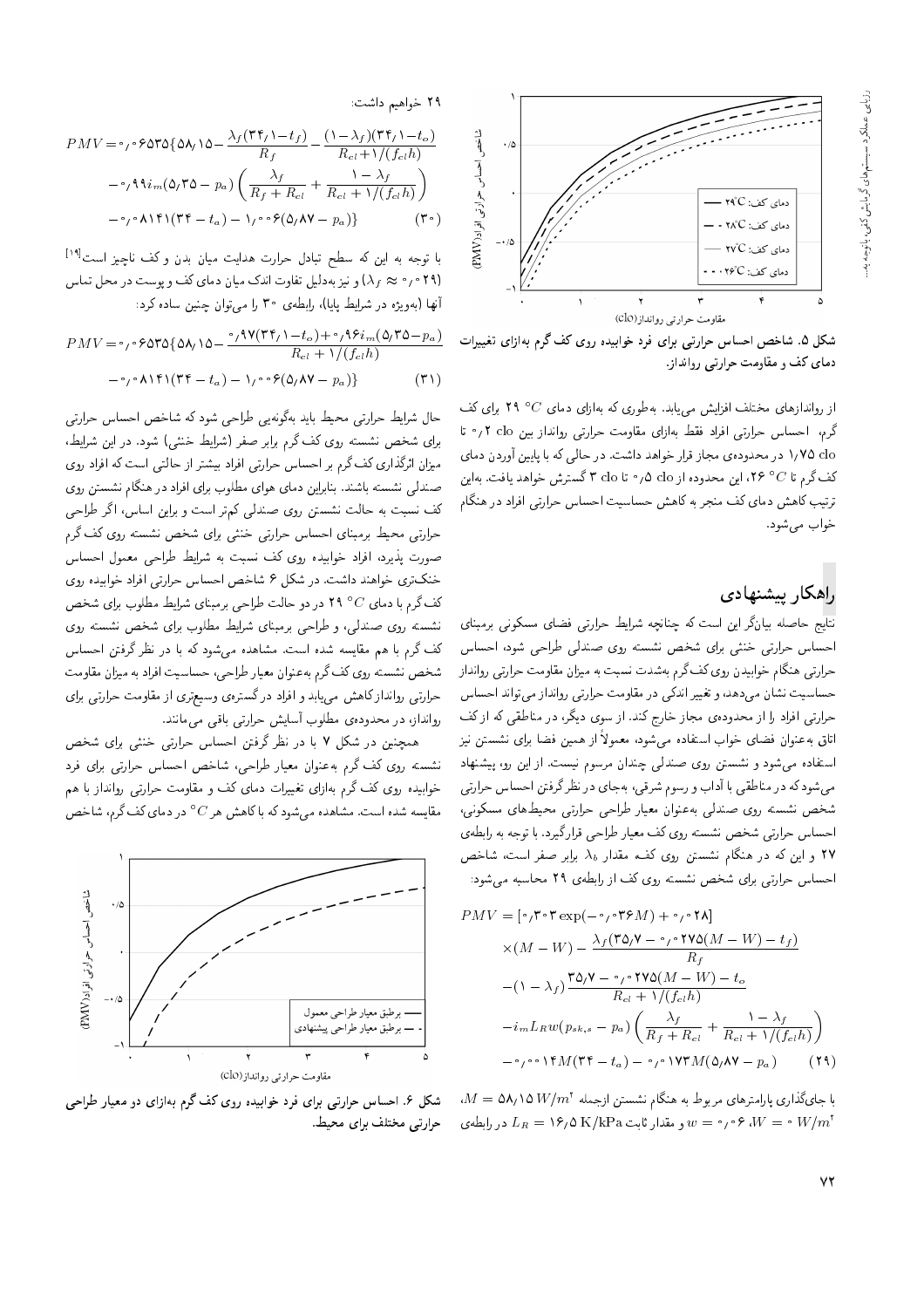

شکل ۷. شاخص احساس حرارتی برای فرد خوابیده روی کف گرم بهازای تغییرات دمای کف و مقاومت حرارتی روانداز (با طراحی برمبنای ایجاد شرایط حرارتی خنثی برای شخص نشسته روی کف گرم).

احساس حرارتی افراد خوابیده بهمیزان حدود ۰٫۰۶ واحد کاهش می یابد و بر آزادی عمل افراد برای استفاده از رواندازهای مختلف افزوده میشود. اما باید توجه داشت<br>که وقتی احساس حرارتی شخص نشسته روی کف گرم معیار طراحی قرار گیرد، در له وقتی احساس حزارتی سخص نسسته روی لف لرم معیار طراحی قرار لیرد، در<br>مگل معامل ایرانی است اسک هندام حواب افراد برای قرار درفتن در محدودهی اسایس به رواندازی با مقاومت<br>سایت ساخات از ۱۰ مئیستان استان است  $\sim$ طررتی حداقل ۷ clo و تا ۸ clo مر $\sim$  نیاز دارند.

در اینجا لازم است برای درک فیزیکی بهتر خوانندگان از مقدار مقاومت حرارتی روانداز به ذکر چند مثال برای رواندازهای مختلف پرداخته شود. مقاومت حرارتی برای ملحفه تقریباً ۲ clo <sub>( °</sub>، برای روانداز دولایهی پارچهیی در حدود ۲۵ n <sub>°</sub>، برای يتوى معمولي نزديك 10 1/8 و براى لحاف ضخيم از ٢/٥ clo t 7 clo است.

نتىچەگىرى

<mark>در</mark> تحقیق حاضر، ضمن توسعه، مدل<sub>ق</sub> بهمنظور بررسی شرایط حرارتی افراد در هنگام خوابیدن روی کف گرم، محدودیت خوابیدن افراد روی کف در محیطی با سیستم گرمایش کفی مورد بررسی قرار گرفت. نتایج حاکی از آن است که بهکارگیری سیستمهای گرمایش کفی در شرایطی که ساکنان از کف ساختمان برای خوابیدن استفاده می تند، به طور چشم نیری احساس حرارتی افراد را متاثر می تند. به طوری<br>کمیسا می استفاده است استفاده استفاده میشود. که در این شرایط حساسیت احساس افراد نسبت به مقاومت حرارتی روانداز مورد استفاده، بالاست و با تغییر اندکی در میزان مقاومت حرارتی روانداز احساس حرارتی افراد بهشدت تغییر میکند و از محدوده ی مجاز شرایط أسایش حرارتی خارج میشود. این در حالی است که برای افراد خوابیده روی تخت در شرایط مشابه، این حساسیت به مراتب كم تر است. همچنين براساس نتايج حاصله، چنين به نظر مى رسد كه پايين آوردن دمای کف در هنگام خواب، میتواند تا حدی در حفظ شرایط آسایش حرارتی افراد در محدودهى مجاز مؤثر باشد.

وىر باسد.<br>-طبق سایج تحقیق حاصر، پیستهاد می سود نه در مناطقی با آداب و رسوم<br>محمد استفاده شرقی که نشستن و خوابیدن روی کف مرسوم است، احساس حرارتی مطلوب برای افراد نشسته روی کف اتاق به عنوان معیار طراحی حرارتی فضای مسکونی در نظر گرفته شود. براین اساس می توان احساس حرارتی افراد خوابیده روی کف گرم را در محدودهى مجاز آسايش حرارتي حفظ كرد. همچنين پيشنهاد مي شود كه در تحقيقات آتی، با استفاده از مدلهای آسایش حرارتی گذرا، شرایط حرارتی افراد خوابیده روی

\}=QW w =tO w OQ}o Q=Qk |UQQ@ w p}rLD OQwt u=tR x@ xDU@=w CQwYx@ sQo hm حراریی بحس های محتلف بدن بهویژه سر ته سیب به ترما حساسیت بالایی دارد:<br>- با با با با با میدان تحليل و ارزيابي شود.

# فهرست علائم

 $\text{m}^\text{Y}$  سطح کل بدن:  $A_D$  $\text{m}^{\dagger}$  سطح تماس بدن با کف یا تشک $A_f$ خىريب تصحيح سطح لباس بىبعد: $f_{cl}$  $W/m^{\text{te}}C$  : ضريب كلى انتقال حرارت:  $h$  $W/m^{\text{te}}C$  : ضريب انتقال حرارت جابهجايي براي بدن:  $h_c$  $W/m^{\text{to}}C$  ضريب خطىشدەى انتقال حرارت تابشى  $h_r$ ازدهى كلى نفوذ بخار بىبعد:  $i_m$  $m$  is شخص  $l$  $W/m^\mathfrak{r}$  نرخ ذخیرهی حرارت در بدن  $L$  $K/kPa$  ضريب لويس  $L_R$  $k$ g جرم شخص: $m$  $W/m^{\dagger}$  نرخ متابوليک:  $M$ kPa فشار جزئى بخار هوا: $p_a$ kPa نشار بخار اشباع در سطح پوست $p_{sk,s}$ PMV: شاخص احساس حرارتي افراد بي بعد  $W/{m^7}$  اتلاف حرارت توسط سازوكار جابهجايى:  $Q_{\,c}$  $W/m^\intercal$ ا تلاف حرارت توسط سازوکار تبخیر  $Q_e$  $W/{m}^{\rm v}$  اتلاف حرارت توسط سازوکار هدایت. $Q_K$  $W/m^\dagger$  اتلاف حرارت توسط سازوكار تابش: $Q_x$  $W/{m}^{\rm T}$  اتلاف حرارت از طریق تنفس:  $Q_{res}$  $m^{\text{to}}$ سقاومت حرارتی روانداز  $R_b$  $m^{10}C/W$  مقاومت حرارتی کلی جابهجایی و تابش  $R_{c-r}$  $m^{\text{to}}$ سقاومت حرارتی لباس  $R_{cl}$  $m^7 \, kPa/W$  : مقاومت تبخیری کل میان بدن و محیط  $R_{e,t}$  $m^{18}C/W$  مقاومت حرارتی کل میان بدن و کف  $R_f$  $m^{\text{to}}$ سقاومت حرارتی تشک  $R_m$  $m^{\star}$ مقاومت حرارتی کلی میان بدن و محیط  $R_t$  $^{\circ}C$  دمای هوا  $^{\circ}t_a$  $^{\circ}C$  دمای سطح لباس  $t_{cl}$  $^{\circ}C$  دمای کف $^{\circ}C$  $^{\circ}C$  دمای کارکرد: $t_o$  $^\circ C$  دمای متوسط تابش  $\bar t_r$  ${}^{\circ}C$  دمای یوست:  $t_{sk}$ سیزان رطوبت پوست بی بعد : $w$  $W/m^\mathfrak{r}$  كار انجامشده توسط شخص: $W$ 

#### علائم بونانبي

سهم سطح پوشیدهشده از بدن با روانداز بی بعد: $\overline{\lambda_b}$ سهم سطح تماس بدن باكف يا تشك بىبعد: $\lambda_f$